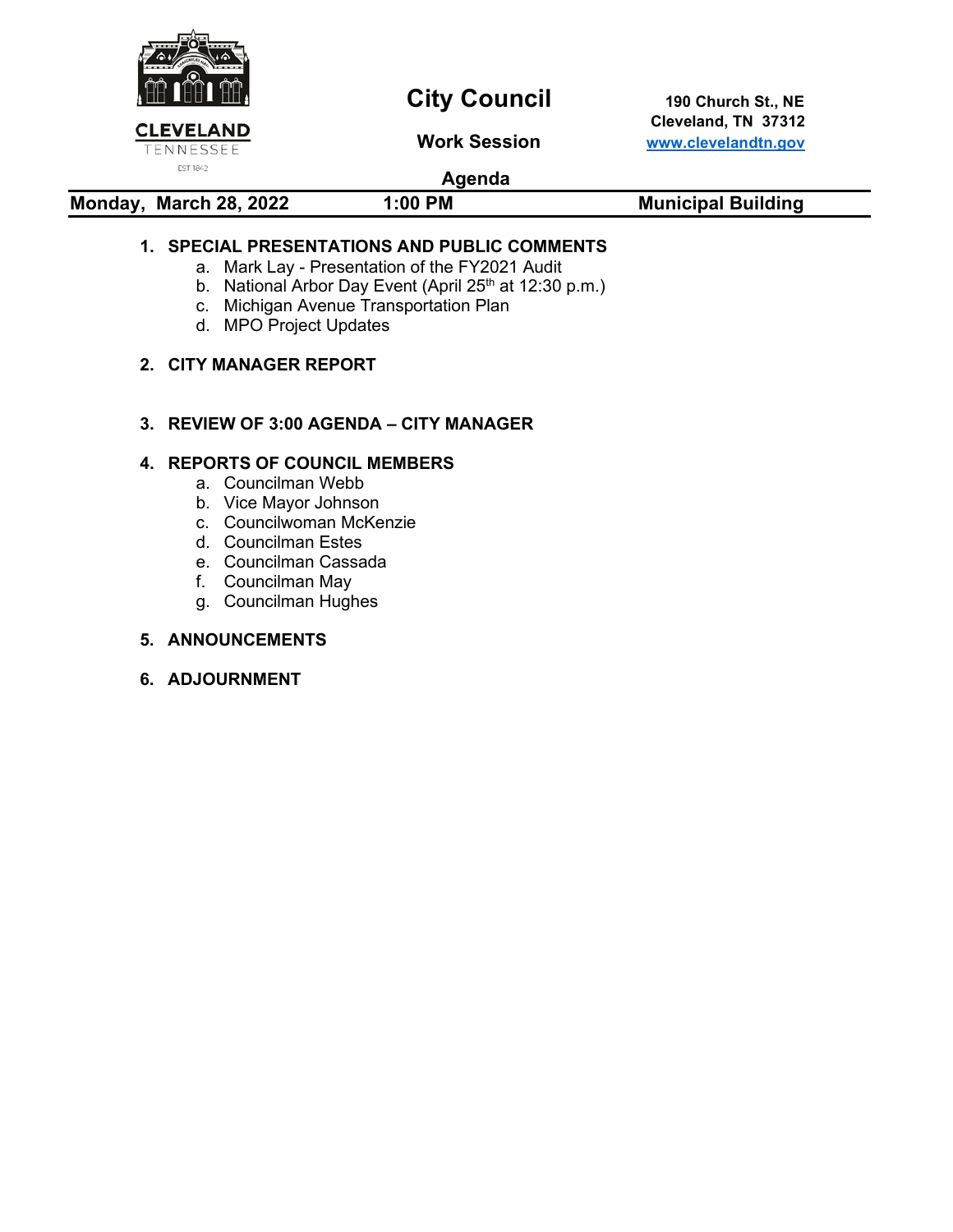

EST. 1842

## **City Council** 190 Church St., NE

 **Cleveland, TN 37311 Regular Session [www.clevelandtn.gov](http://www.clevelandtn.gov/)**

## **Agenda**

### **Monday, March 28, 2022** 3:00 PM Municipal Building

- **1. CALL TO ORDER**
- **2. ROLL CALL**
- **3. PLEDGE OF ALLEGIANCE AND INVOCATION**

### **4. WAIVE READING OF MINUTES**

a. Regular Session – March 14, 2022 (p. 1)

### **5. SPECIAL PRESENTATIONS AND PUBLIC COMMENTS**

### **6. HEARING PETITIONS AND COMMUNICATIONS**

a. **Public Hearing** – To hear public comments concerning a request by the property owner to rezone 12.4 acres, more or less, located on King Den Drive (Tax Map 34 Parcel 029.00) from R1 Single Family Residential Zoning District to PUD35 Panned Unit Development (Planning Commission: Approved 5-0; 1 recused, 3 absent) (p. 2).

### **7. CONSENT AGENDA**

- a. **Street Light Recommendation** Octavia Blair located at 528 15<sup>th</sup> Street NE (Cleveland Utilities states the fixtures along  $15<sup>th</sup>$  Street NE comply with city guidelines. The existing fixtures can be upgraded to 41-watt LED fixtures at a cost of \$146.70 and an additional 41-watt fixture be installed on an existing pole in the alleyway. Tree trimming is recommended around the pole as well) (p. 3-5).
- b. **Bid Report** Laundry & Dry Cleaning (p. 6).
- c. **Surplus Property** Declaring SCBA's from the Fire Department as surplus property and to be sold to a Volunteer Fire Department and/or placed for sale on Tennessee Fire Mutual Aid group (p. 7).
- d. **Reappointment**  *Building Board of Adjustment and Appeals*  Donald Humes for an additional 3-year term to expire January, 2025 (p. 8).

### **8. UNFINISHED BUSINESS**